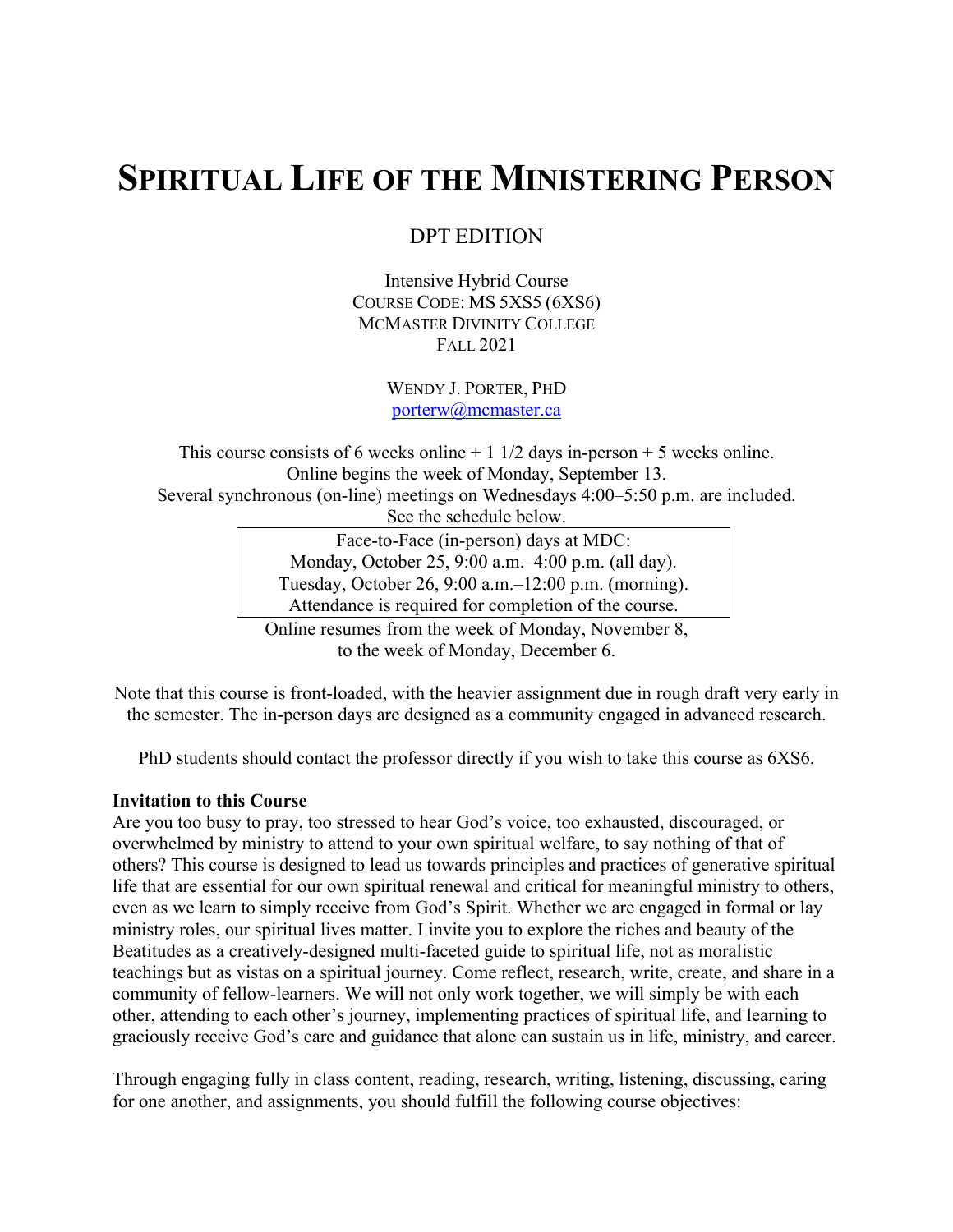#### **Knowing**

- develop breadth of knowledge about the design for spiritual life through the Beatitudes;
- deepen your perception of God's call on your life as a creative spiritual being.

## **Being**

- be present with and to each other in our class journey;
- recognize God's still small voice speaking in your life.

## **Doing**

- develop the practice of noticing God at work in yourself and in each other, one of the most invaluable tools for life and ministry;
- explore an approach to personal and/or communal spiritual vitality that is relevant to you and your ministry or practice.

### Required Textbooks

- **Eklund, Rebekah.** *The Beatitudes through the Ages*. Grand Rapids, MI: Eerdmans, 2021. In this book, Eklund leads us through a history of interpretation of these verses, including what the Church Fathers said, how periods in Church history have shifted thinking about some of the Beatitudes but not others, how some have received a fairly unified interpretation while others have had strongly opposing perspectives. As Eklund reveals the complexities of differing perspectives, she prompts us to do our own thoughtful work on these verses but shows how we must acknowledge the history of interpreters who have preceded us, as well as cultural and theological contexts that influence us, even when we don't realize it. This book will be available in DTL soon or order at  $books@readon.ca.$
- **Jones, Martyn.** *Studies in the Sermon on the Mount*. London: Inter-Varsity Fellowship, 1959. This is a classic set of messages from a renowned preacher/pastor in England during the mid-20th century. Most significant for our course are the opening chapters specifically on the Beatitudes. Language and examples may seem dated or remote, but if you dig in deeply and openly, you will encounter profound insights and life-permeating challenges. Consider how he explored spiritual life deeply through a profound practice of preaching and teaching. (Note that he began as a medical doctor.) See DTL or order at books@readon.ca.

#### Other Required Textbooks

Select several of the following books and email the professor with your choices. Aim for a further **300 pages** or more of content. Choose books that you have not read previously, unless **one** book or author would merit revisiting. You may also propose other books that are directly relevant to you. Use the Eklund and Lloyd-Jones book above weekly, and your selection(s) below as other companions through this course. Draw on each of your selections below in **at least** one Padlet post or in one of your other assignments.

DTL = Digital Theological Library: https://libguides.thedtl.org/home. All MDC students are given a code to access DTL, sent through the Registrar. McMaster Library: https://library.mcmaster.ca/. All MDC students access McMaster Library using their MACID. Archive (Internet Archive): https://archive.org/index.php.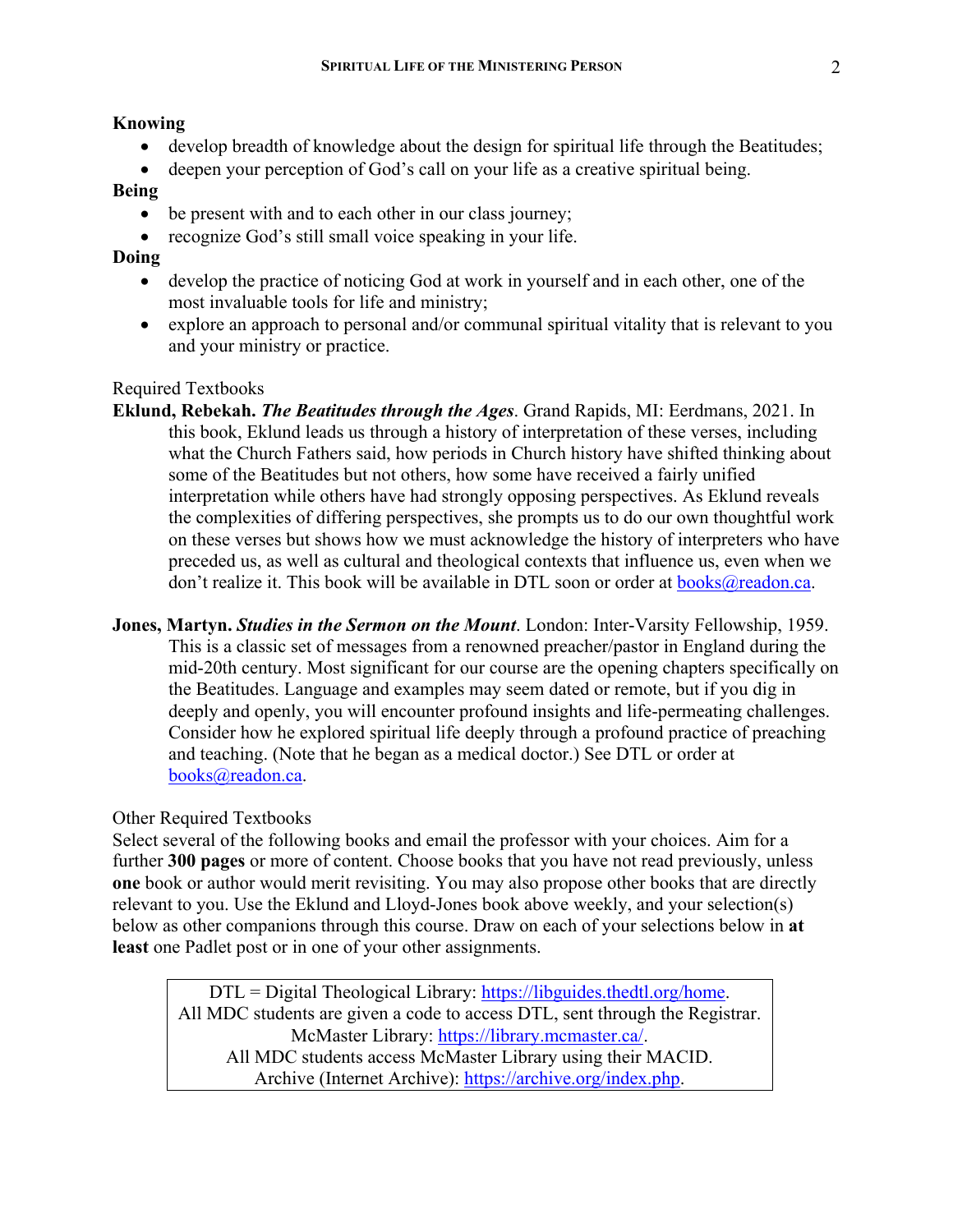- Bonhoeffer, Dietrich*. Letters and Papers from Prison*. Edited by Eberhard Bethge. New York: Macmillan, 1953. Choose any edition. *Cost of Discipleship*. New York: Collier (Macmillan), 1959. A classic work. Limited online access through DTL. 2nd ed., 1959, see Archive. *The Extraordinariness of the Christian Life.* New York: National Student Christian Federation, 1964. This contains focused material on the Sermon on the Mount, also included as a chapter in *The Cost of Discipleship*. See DTL.
- Crosby, Michael H. *Spirituality of the Beatitudes: Matthew's Challenge for First-World Christians*. Maryknoll, NY: Orbis, 1981. Reflections by a Franciscan Capuchin monk who worked at the Justice and Peace Center in Milwaukee. See DTL.
- Foster, Richard J. *Prayer: Finding the Heart's True Home*. New York: HarperOne, 1992. This book introduces you to 21 ways of praying. Foundational to a life of prayer. *Celebration of Discipline: The Path to Spiritual Growth*. San Francisco, CA: Harper & Row, 1978. Engage in 12 forms of spiritual discipline as a means to liberation. *Freedom of Simplicity*. San Francisco: Harper & Row, 1981. Simpler approaches to spiritual life and everyday living; still relevant today, perhaps more than ever. Foster, Richard, J., and Gayle D. Beebe. *Longing for God: Seven Paths of Christian Devotion*. Downers Grove, IL: IVP, 2009. Historical pathways of devotion through the writings of 26 historical figures. See DTL for each of the above.
- Inge, John. *A Christian Theology of Place*. Explorations in Practical, Pastoral, and Empirical Theology. London: Routledge, 2003. The spiritual importance and biblical precedence of honouring specific places in one's Christian journey. See DTL.
- Lane, Belden C. *The Solace of Fierce Landscapes: Exploring Desert and Mountain Spirituality*. Oxford: Oxford University Press, 1998. Invitations to consider wild solitude as place of spiritual richness. See DTL.
- L'Engle, Madeleine. *A Circle of Quiet*. Crosswicks Journal 1. New York: Seabury, 1972. *The Irrational Season*. Crosswicks Journal 3. New York: Seabury, 1979. *And It Was Good: Reflections on Beginnings*. Wheaton, IL: Harold Shaw, 1983. *A Stone for a Pillow: Journeys with Jacob*. Wheaton, IL: Harold Shaw, 1986. *Sold into Egypt: Joseph's Journey into Human Being*. Wheaton, IL: Harold Shaw, 1989. *Glimpses of Grace: Daily Thoughts and Reflections*. With Carole F. Chase. San Francisco: HarperSanFrancisco, 1996. L'Engle books bring her craftsmanship as a literary author and insights into her spiritual life and practice as a writer. See DTL.
- Nouwen, Henri J. M. *Creative Ministry.* New York: Image (Doubleday), 1971. *The Wounded Healer*. New York: Image (Doubleday), 1972. *Reaching Out: The Three Movements of the Spiritual Life*. New York: Image (Doubleday), 1975. Each of these small books is packed with thoughtful reflection. See DTL.
- Packer, J. I. *Knowing God*. Downers Grove, IL: InterVarsity, 1973. Classic work, not replaced by subsequent writers. Packer, J. I., and Carolyn Nystrom. *Praying: Finding Our Way through Duty to Delight*. Downers Grove, IL: IVP, 2006. A noteworthy book on moods of prayer, offering hope for those whose prayer life seems inadequate. See DTL.
- Palmer, Parker J. *The Courage to Teach: Exploring the Inner Landscape of a Teacher's Life*. San Francisco, CA: Jossey-Bass, 1998. *Let Your Life Speak: Listening for the Voice of Vocation*. San Francisco, CA: Jossey-Bass, 2000. Anything Palmer writes is worth noting, and there is much to take with you from either or both books, regardless of whether you are a teacher or not, and thinking about vocation or not.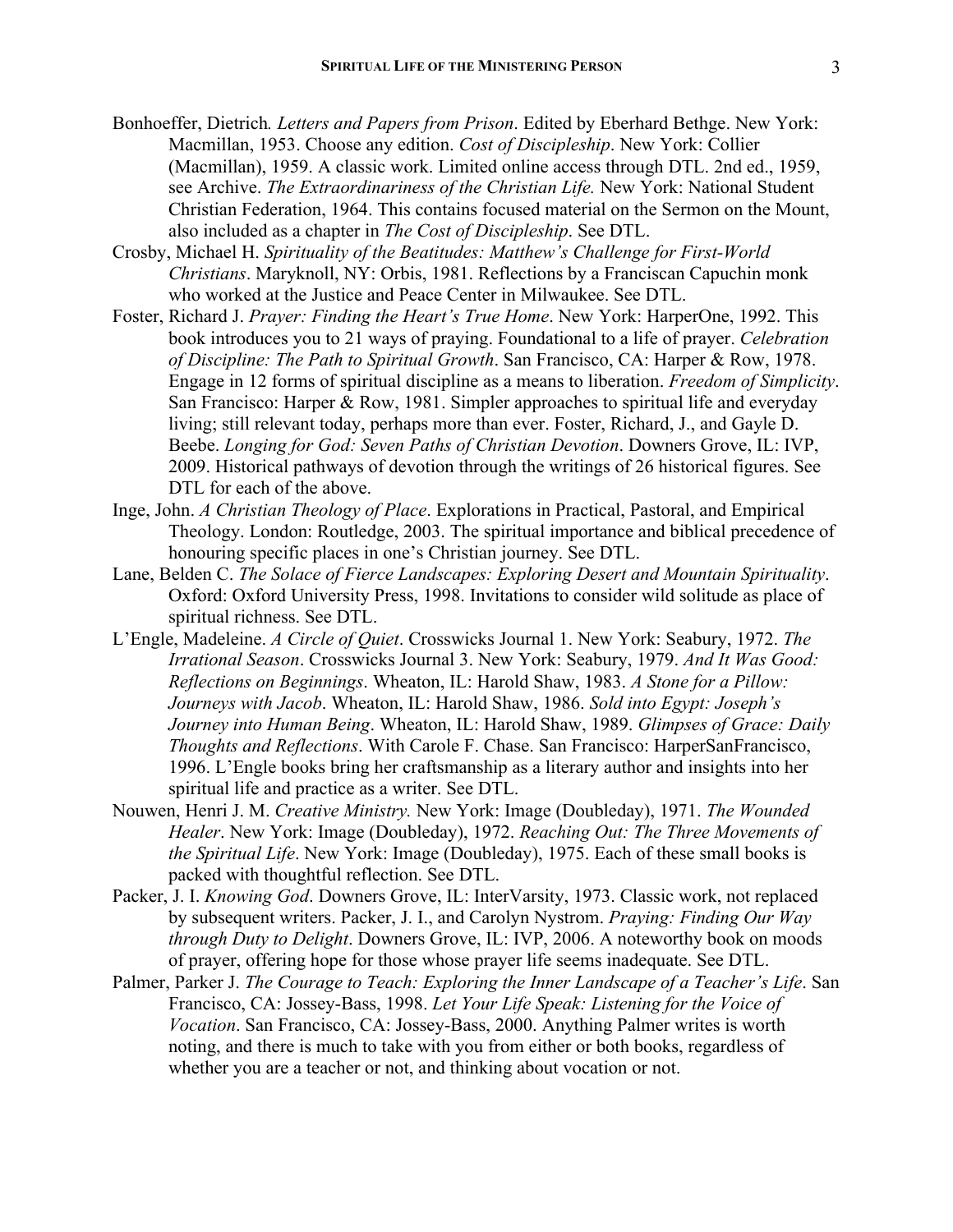- 
- Smith, James Bryan. *The Good and Beautiful Life: Putting on the Character of Christ*. Downers Grove, IL: InterVarsity, 2009. This book moves through the Sermon on the Mount as it challenges false notions of happiness and success. See DTL.
- Underhill, Evelyn. *The Evelyn Underhill Reader*. Compiled by Thomas S. Kepler. New York: Abingdon, 1962. Classic works by this poet, novelist, and well-known writer on mysticism, who explores worship, the ways of the Spirit, etc. See DTL.
- Willard, Dallas. *Hearing God: Developing a Conversational Relationship with God*. Downers Grove, IL: IVP, 1984, rev. 2012. Deep insights on conversation with God. *The Divine Conspiracy: Rediscovering Our Hidden Life in God*. San Francisco: HarperSanFrancisco, 1998. *Renovation of the Heart: Putting on the Character of Christ*. Colorado Springs, CO: NavPress, 2002. *The Great Omission: Reclaiming Jesus's Essential Teachings on Discipleship*. San Francisco: HarperSanFrancisco, 2006. *The Spirit of the Disciplines: Understanding How God Changes Lives*. San Francisco: HarperSanFrancisco, 1988. See DTL for each.

Most of these are available in an electronic form, although some have limited access. Many would merit a physical copy. You are encouraged to purchase the required hardcopy textbooks (and others on inquiry) from McMaster Divinity College's book service, READ On Books, Room 218, McMaster Divinity College (when in-person is permitted). Bernice Quek provides books at reasonable prices as a service to MDC. Books are available for advance purchase at READ On Bookstores, 304 The East Mall, Suite 100, Etobicoke, ON M9C 5K1; phone 416-620- 2934; fax 416-622-2308; e-mail books@readon.ca. website: http://www.readon.ca/.

**Tentative Class Schedule** (Mondays are used as the beginning of our week)**:**

## **Week beginning Monday, September 13.**

**On-line class meeting, Wednesday, Sept. 15, 4:00 – 5:50 p.m. Please try to attend**. During this first meeting, we will discuss the syllabus, course expectations, our learning community, and details of assignments, etc. Post your Padlet Intro Videos this week (Padlet link communicated upon official course registration). Subsequent posts follow the weekly schedule. Reading: Eklund, *Beatitudes*, Intro, Chs. 1 and 2, pp. 1–69.

Lloyd-Jones, *Studies*, Intro, Chs. 1, 2, and 3, pp. 3–32.

#### **Monday, September 20**

Beatitude 1: Matt 5:3: "Blessed are the poor in spirit, for theirs is the kingdom of heaven." Reading: Eklund, *Beatitudes*, Ch. 3, pp. 70–97. Lloyd-Jones, *Studies*, Ch. 4, pp. 33–42.

#### **Monday, September 27**

**On-line class meeting, Wednesday, Sept. 29, 4:00 – 5:50 p.m. Please try to attend**. Beatitude 2: Matt 5:4: "Blessed are those who mourn, for they will be comforted." Reading: Eklund, *Beatitudes*, Ch. 4, pp. 98–121. Lloyd-Jones, *Studies*, Ch. 5, pp. 43–51.

#### **Monday, October 4**

Beatitude 3: Matt 5:5: "Blessed are the meek, for they will inherit the earth."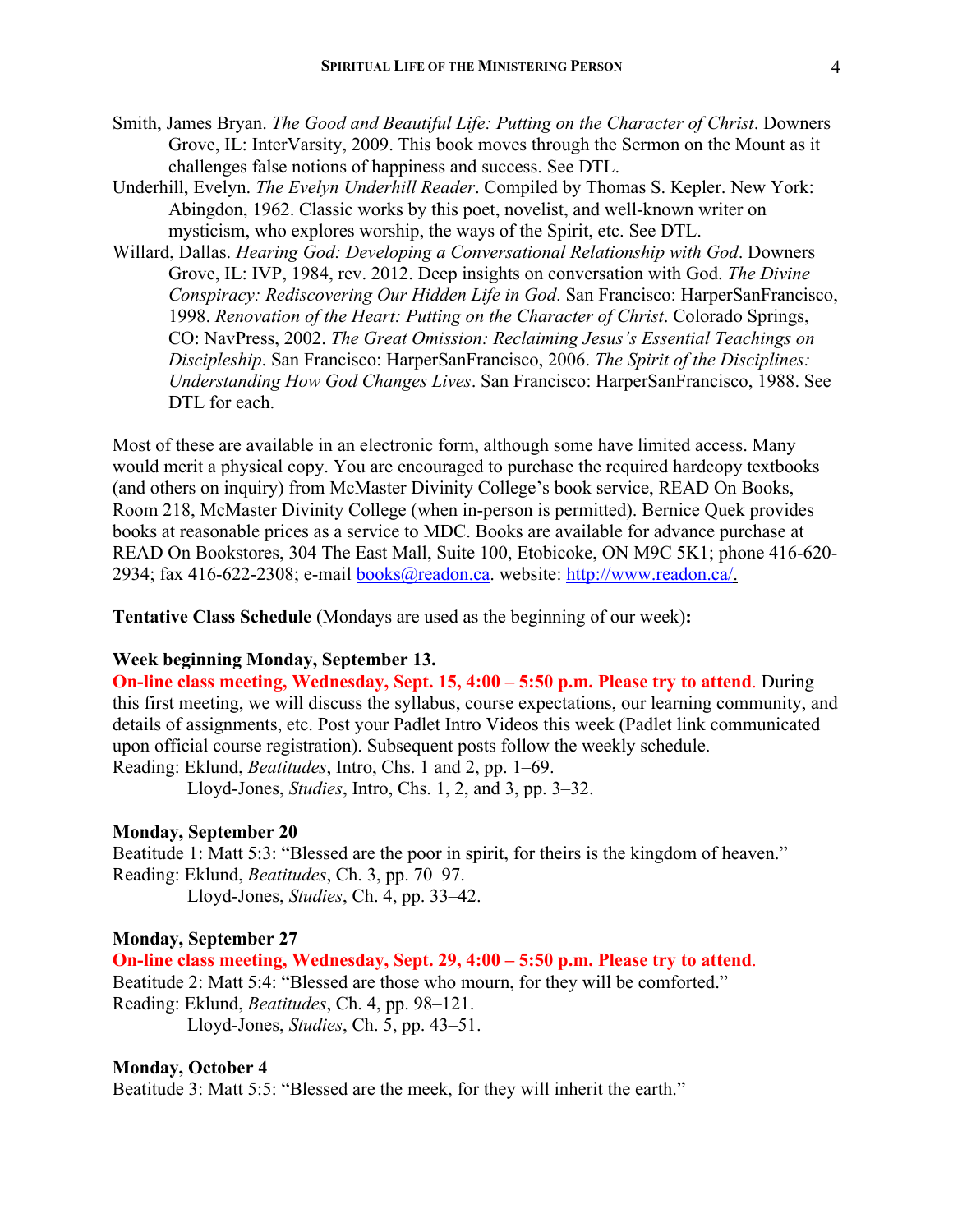Reading: Eklund, *Beatitudes*, Ch. 5, pp. 122–48. Lloyd-Jones, *Studies*, Ch. 6, pp. 52–60.

## **Monday, October 11 Due: Draft Papers Posted (Wed.)**

Beatitude 4: Matt 5:6: "Blessed are those who hunger and thirst for righteousness, for they will be filled."

Reading: Eklund, *Beatitudes*, Ch. 6, pp. 149–70. Lloyd-Jones, *Studies*, Chs. 7 and 8, pp. 61–79.

#### **Monday, October 18 Due: Peer Reviews (Wed.)**

Beatitude 5: Matt 5:7: "Blessed are the merciful, for they will be shown mercy." Reading: Eklund, *Beatitudes*, Ch. 7, pp. 171–93. Lloyd-Jones, *Studies*, Ch. 9, pp. 80–89.

# **Intensive Hybrid Week - Face to Face (F2F) Days at MDC Monday, October 25, 9:00 a.m. – 4:00 p.m. Tuesday, October 26, 9:00 a.m. – 12:00 p.m.** Papers and Class Discussions

#### **Break Week – Monday, November 1**

There is no class content this week and no class Padlet.

#### **Online resumes: Monday, November 8 Due: Revised Papers (Wed.)**

Beatitude 6: Matt 5:8: "Blessed are the pure in heart, for they will see God." Reading: Eklund, *Beatitudes*, Ch. 8, pp. 194–234. Lloyd-Jones, *Studies*, Ch. 10, pp. 90–99.

#### **Monday, November 15**

Beatitude 7: Matt 5:9: "Blessed are the peacemakers, for they will be called children of God." Reading: Eklund, *Beatitudes*, Ch. 9, pp. 235–57. Lloyd-Jones, *Studies*, Ch. 11, pp. 100–109.

## **Monday, November 22**

Beatitude 8: Matt 5:10 (10–12): "Blessed are those who are persecuted because of righteousness, for theirs is the kingdom of heaven."

Reading: Eklund, *Beatitudes*, Ch. 10, pp. 258–90. Lloyd-Jones, *Studies*, Chs. 12 and 13, pp. 110–128.

# **Monday, November 29 DUE: Final Assignment Paper or Project (Mon. not Wed.)**

Salt and Light: Matt 5:13, 14: "You are the salt of the earth," "You are the light of the world." Reading: Lloyd-Jones, *Studies*, Chs. 14, 15, and 16, pp. 129–56.

#### **Monday, December 6**

**On-line class wrap-up, Wednesday, Dec. 8, 4:00 – 5:50 p.m. Please try to attend**. Brief summaries of final papers or projects on Padlet, and personal reflections on learning.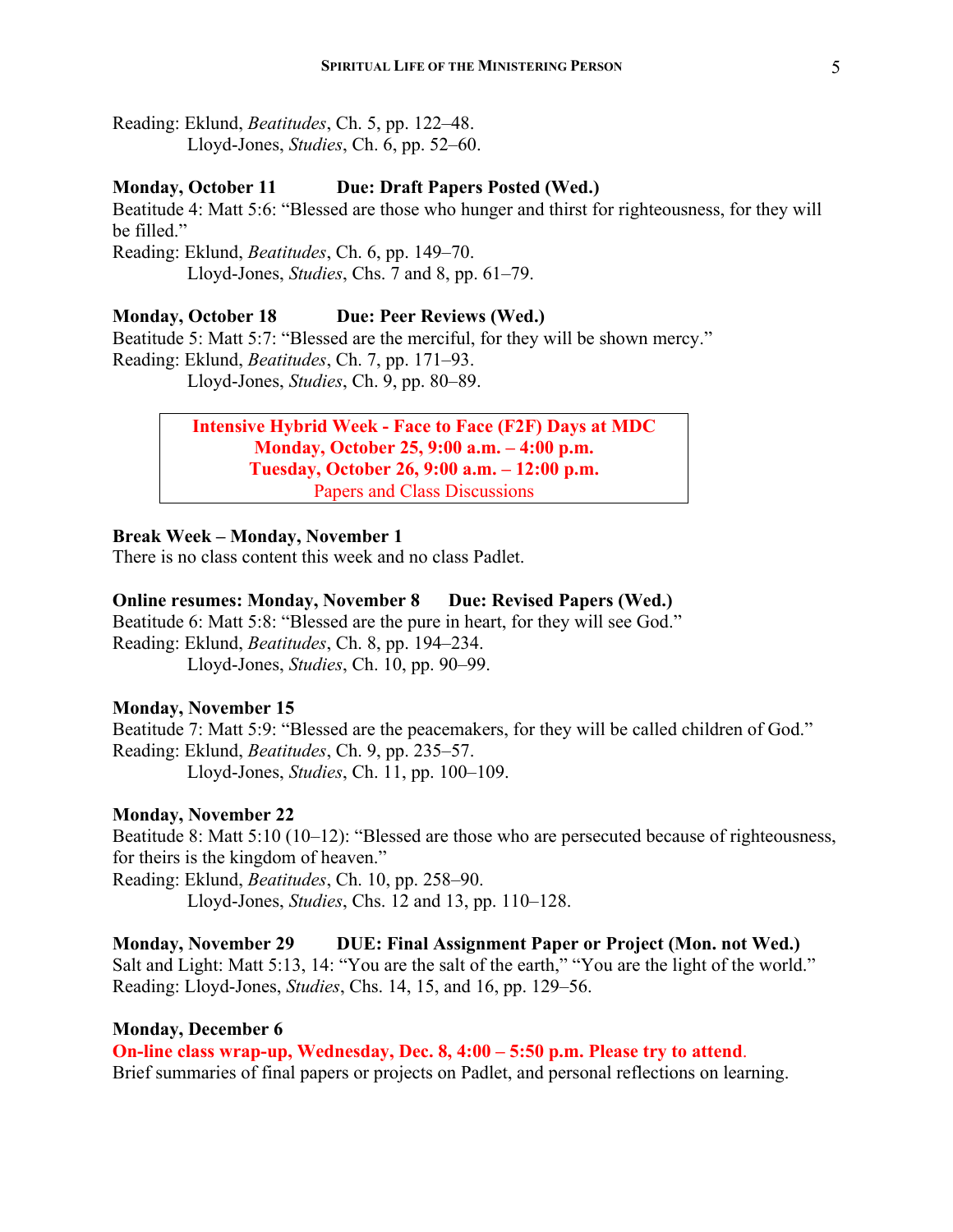My design and hope for this class is that we will be a mutual learning community, where each of us can grow through positive encouragement, constructive input, and active engagement with one another, with Scripture, with ideas, and in the ongoing development and strengthening of our faith and ministries. I encourage you to take risks in material that you explore, share, and submit. I will try to create an environment where you can trust one another with those outcomes. We are all people in process. Come with an openness to be challenged, reshaped or re-formed, and to grow through our mutual learning experience. As professor, I hope to empower each class member to develop as much as you are willing to, and I aim to treat each student with respect and dignity. I am a fellow learner in the community and I will attempt to offer information, reflection, experience, and questions for each of us to reflect on together, and to be hospitable in shaping an environment for each of your contributions. I welcome the responsibility and opportunity to give thoughtful evaluation and feedback to your thinking, both as you offer it to the class and through written work or projects, so that your growth through this class can be maximized as a result of our collaboration. As a responsible member of our learning community, You are expected to commit yourself to the class throughout the semester that we are together. This means not only that in our class interactions you will endeavor to treat all members of our class with respect and dignity, but that you will come prepared to be fully engaged in and with the class each week. Your weekly and Face-to-Face days participation is critical for our learning community to function at an optimal level.

| Sun       | Monday                    | Tuesday               | Wednesday                  | Thursday        | Friday          | Sat |
|-----------|---------------------------|-----------------------|----------------------------|-----------------|-----------------|-----|
| September | 13                        | 14                    | 15                         | 16              | 17              |     |
| 12        | course begins             |                       | On-Line Mtg $4:00-5:50$ pm |                 |                 |     |
| 19        | 20                        | 21                    | 22                         | $\overline{23}$ | 24              |     |
|           |                           |                       | Topics $(x2)$ Due          |                 |                 |     |
| 26        | 27                        | 28                    | 29                         | 30              | October 1       |     |
|           |                           |                       | On-Line Mtg $4:00-5:50$ pm |                 |                 |     |
| October 3 | $\overline{4}$            | 5                     | 6                          | $\overline{7}$  | 8               |     |
|           |                           |                       |                            |                 |                 |     |
| 10        | 11                        | 12                    | 13                         | 14              | 15              |     |
|           |                           |                       | <b>Draft Paper Due</b>     |                 |                 |     |
| 17        | 18                        | 18                    | 20                         | $\overline{21}$ | $\overline{22}$ |     |
|           |                           |                       | <b>Peer Review Due</b>     |                 |                 |     |
| 21        | 25                        | 26                    | 27                         | 28              | 29              |     |
|           | F <sub>2</sub> F Day, 9-4 | $F2F$ Morning, $9-12$ |                            |                 |                 |     |
| 31        | November 1                | $\overline{2}$        | 3                          | $\overline{4}$  | $\overline{5}$  |     |
|           | <b>Break Week</b>         |                       |                            |                 |                 |     |
| November  | 8                         | 9                     | 10                         | 11              | 12              |     |
| 7         |                           |                       | <b>Revised Papers Due</b>  |                 |                 |     |
|           |                           |                       |                            |                 |                 |     |
| 14        | 15                        | 16                    | $\overline{17}$            | 18              | 19              |     |
|           |                           |                       |                            |                 |                 |     |
| 21        | 22                        | 23                    | 24                         | $\overline{25}$ | 26              |     |
|           |                           |                       |                            |                 |                 |     |
| 28        | 29                        | 30                    | December 1                 | $\overline{2}$  | $\overline{3}$  |     |
|           | <b>Final Assign. Due</b>  |                       |                            |                 |                 |     |
| December  | Dec 6                     | $\tau$                | $\mathbf{R}$               | $\overline{9}$  | 10              |     |
| 5         | <b>Final Padlet Due</b>   |                       | On-Line Mtg $4:00-5:50$ pm |                 |                 |     |

I welcome the opportunity to communicate with each of you. Please email me with ideas or questions or concerns, or with requests to meet on-line.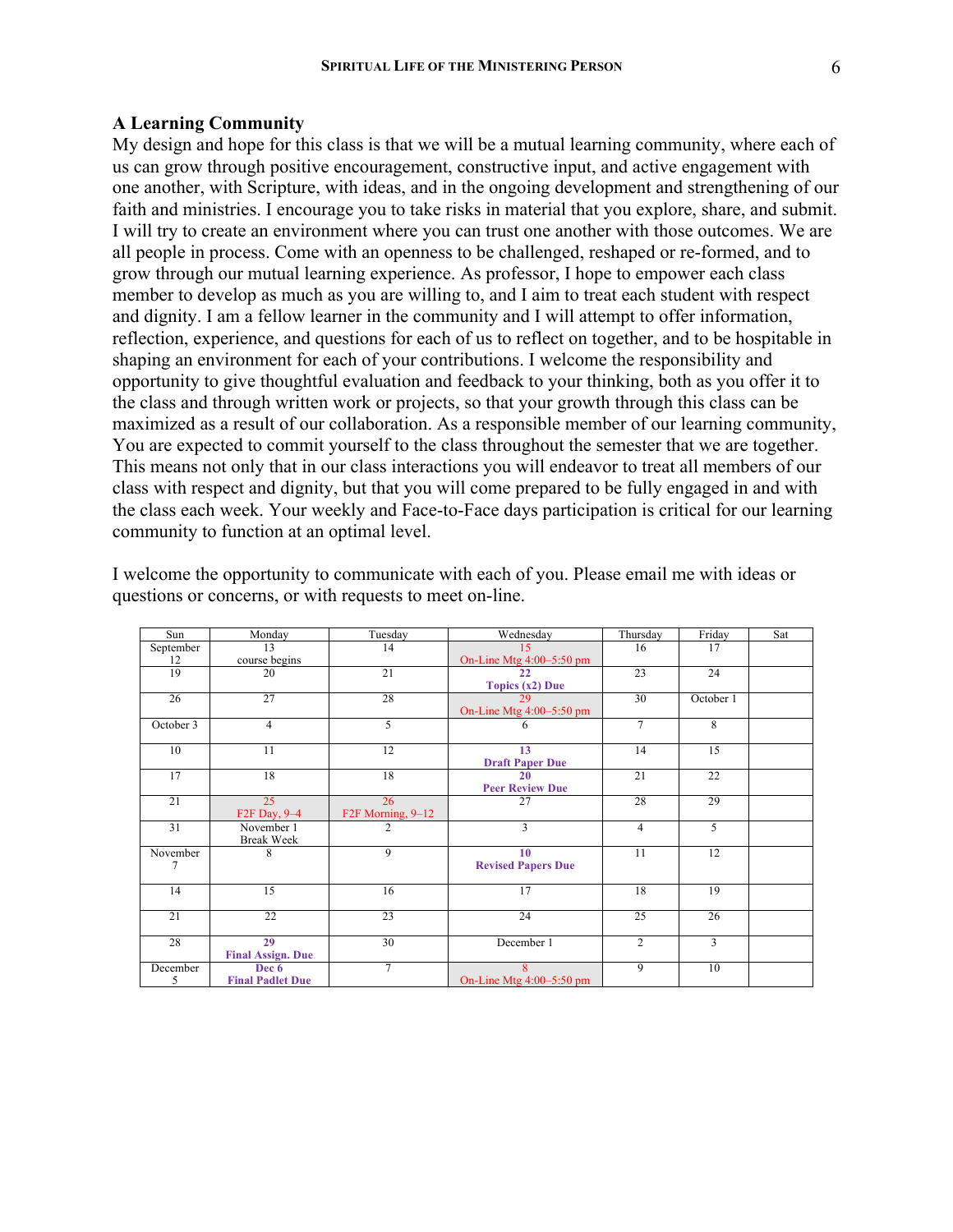#### **ASSIGNMENTS**

## **1. WEEKLY PADLET REFLECTION – 20%**

Each week, following the course schedule, post a thoughtful personal reflection on the verse or theme. Show awareness of Eklund and Lloyd-Jones as appropriate, as well as the professor's course materials, but be sure to bring your own perspective and your own voice. Does the verse/theme reveal insights into your own spiritual life? Is it relevant to your practice, your area of ministry, the church at large, or the world around you? (Select a focus, don't try to cover them all.) You are welcome to include media in your post (art, segment of a poem or song lyrics, photograph, link to a song, etc.), but keep attachments brief. You can make your posts very specific to your own practice or your own spiritual life. At the end of this semester, you should have a cohesive series of reflections that you may find valuable for later use or reflection.

The Final Padlet Post, the week of Monday, Dec. 6, is a brief summary of what you did for your final assignment and personal reflection on what you learned. The word count remains the same as other weeks. You may choose to use video or written text. Post by Monday on this week.

**Word count: 250 words** per main post, plus at least 2 short and thoughtful responses to others. (Re grading: highest marks are reserved for those who do all the posts, who post on time, and whose material is meaningful and insightful in both posts and responses.) **Due: 10 weeks, 10 posts. Posts are due by Tuesday. Responses by Thursday.** 

#### **2A. RESEARCH PAPER – 40%**

Research and write a paper that explores either an aspect of the Beatitudes, or another portion of the Sermon on the Mount, or a practice or theory or area of theology or history that has relevance for your own spiritual life or for the spiritual life of those in your area of ministry or for fellowpractitioners. This paper may be exegetical, historical, psychological, cultural, or any other focus that is of value to you and has relevance for your life and/or profession, ministry, academic pursuits, etc. You must consult with the professor by email about your plan early in the semester. Consider doing this before the semester begins, but see the due date for this conversation below.

Prepare your manuscript according to the MDC Style Guide. Engage with at least 12–15 substantive sources, and document these appropriately, following MDC Style. Demonstrate deep and reflective thinking in your writing. Either within the paper, or at the end, provide thoughtful reflection on how you were personally challenged in the process of doing this paper.

Your paper will be submitted in two stages, with peer review and discussion to aid you in your final revised version. You will prepare a rough draft to submit well in advance of the Face-to-Face days, so you must begin work early in the semester. Your rough draft will be reviewed by another student, who will write and post a response. During the Face-to-Face days, you will briefly summarize your work and your responder will briefly summarize their response. This will be followed by class discussion, during which you will respond to questions, observations, and insights about your draft paper. You should draw on relevant observations, critiques, or suggestions as you revise your paper for final submission.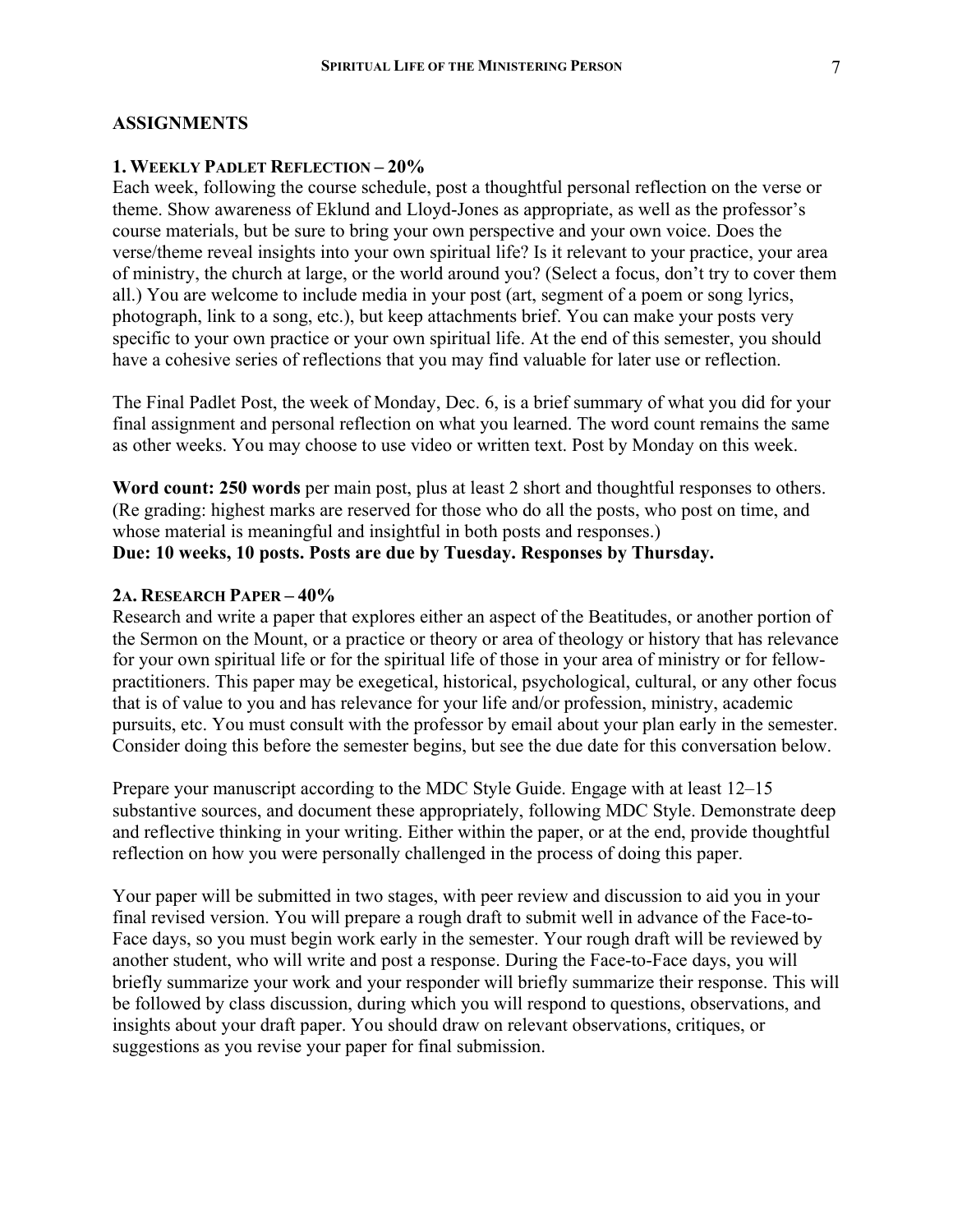DPT students should have read all other papers in preparation for the F2F days and be prepared to contribute meaningful observations, insights, or challenges for each student paper. As with any academic community, we rely on each other investing the time and effort to be prepared to interact with presenters. This experience also provides you with a mini preparation for dissertation defences. You are expected to come with at least one good question for each presenter, regardless of whether you get the chance to ask that question. The professor reserves the right to call upon you at any time to ask a good question during these discussions. Questions may be submitted in advance.

During the F2F days, DPT students will provide a 5-minute summary of their paper, reviewers will provide a 3-minute summary of their response, and then the class will discuss the paper and response, with the goal of challenging, assisting, and encouraging the student in their work. (Timing for class discussion will be established on the basis of class size.) Students should subsequently show that they have integrated relevant feedback in their revised work for final submission.

**Topic Due: Wed, Sept 22.** Correspond by email with the professor on both assignments. **Paper length: 5000 words**, including bibliography, in the final submitted draft. **Rough Draft Due: Wed, Oct 13**, by midnight.

**Revised Final Paper Due: Wed, Nov 10**, by midnight.

#### **2B. PEER REVIEW – 10%**

Each student will provide a written peer review of one other student's paper (in its rough draft form). The peer review will be posted in advance, briefly summarized in the Face-to-Face days, and followed by class discussion. Peer reviews will be assigned early in the semester.

**Peer Review length: 1500 words / 5 pages.** 

**Due: Wed, Oct 20**, by midnight.

#### **3. FINAL ASSIGNMENT – SPIRITUAL LIFE PAPER OR PROJECT – 30%**

Choose a topic or practice that you would like to investigate or explore or develop for the purpose of deepening spiritual vitality and awareness (for yourself or for others). This could be an artistic practice of noticing and engaging with God, a devotional or spiritual reflection writing practice, an intentional engagement with nature as a place of prayer, a focused exegetical study of a passage of Scripture, an investigation into a historical spiritual discipline, a biographical study of a historic believer, etc. Your topic for this assignment must be selected in consultation with the professor early in the semester. You may choose to engage in a weekly practice early in the semester in order to complete this assignment later in the semester. Whatever you choose, make it something that matters to you. If possible, take a meaningful risk in your choice. **Papers: 3000 words / 10 pages (double-spaced), including bibliography**, all in MDC style. **Projects: content and mode of delivery must be chosen in consultation with the professor. Reflection on Learning**: Include a brief personal reflection on your learning in this assignment

(min. 750 words).

**Topic Due: Wed, Sept 22.** Correspond by email with the professor on both assignments. **Paper or Project Due: Mon (not Wed), Nov 29, 2021**, by midnight.

DPT should use assignments in this course, wherever possible, to address personal and professional areas of their practice that pertain to their degree program. Please consult with the professor if you have questions.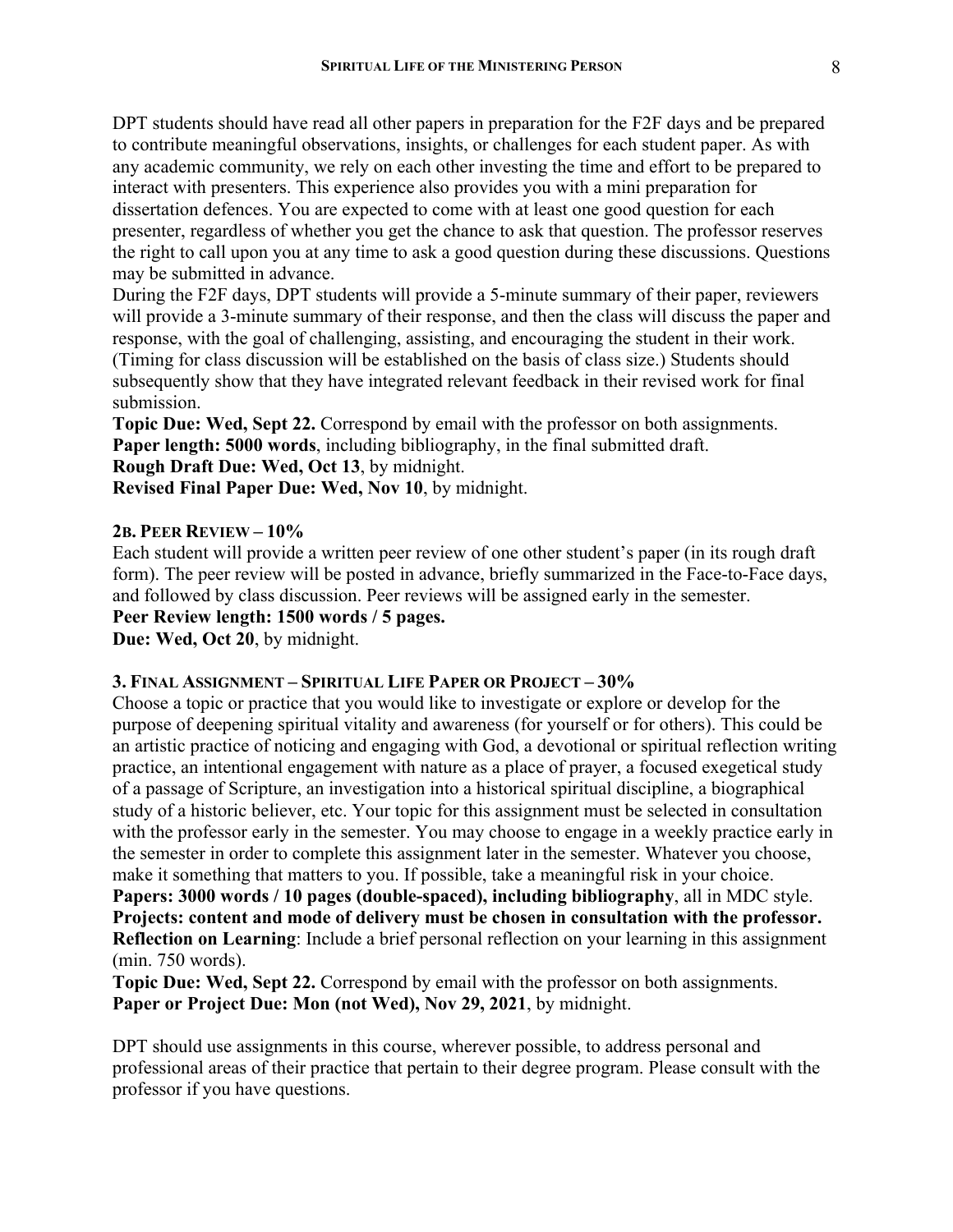**Academic Honesty**. Academic dishonesty is a serious offence that may take any number of forms, including plagiarism, the submission of work that is not one's own or for which previous credit has been obtained, and/or unauthorized collaboration with other students. Academic dishonesty can result in severe consequences, e.g., failure of the assignment, failure of the course, a notation on one's academic transcript, and/or suspension or expulsion from the College. Students are responsible for understanding what constitutes academic dishonesty. Please refer to the Divinity College Statement on Academic Honesty: https://mcmasterdivinity.ca/rulesregulations/.

**Gender Inclusive Language**. McMaster Divinity College uses inclusive language for human beings in worship services, student written materials, and all its publications. It is expected that inclusive language will be used in chapel services and all MDC assignments. In reference to biblical texts, the integrity of the original expressions and the names of God should be respected, but you will need to use gender-inclusive language for humans, and you will need to quote from a gender-inclusive version such as the following: NRSV (1989), NCV (1991), TEV/GNB/GNT (1992), CEV (1995), NLT (1996), TNIV (2005), and the Common English Bible (CEB 2011).

**MDC Style**. All stylistic considerations (including but not limited to formatting, footnotes, and bibliographic references) must conform to the McMaster Divinity College Style Guidelines for Essays and Theses http://mcmasterdivinity.ca/wp-content/uploads/2018/02/mdcstyleguide.pdf. Failure to observe appropriate form will result in grade reductions.

**Deadlines and Late Submission Penalty**. Assignments should be submitted on time and in good order. Late assignments may be docked incrementally up to 2% per calendar day. Assignments are to be submitted electronically either to Avenue to Learn or directly by email. **NOTE**: If there are any issues that could prevent your timely or successful completion of an assignment, please be in touch with the instructor **immediately** to discuss possible alternatives.

**Disclaimer**. This syllabus is the property of the instructor and is prepared with currently available information. The instructor reserves the right to make changes and revisions as necessary.

#### **Further Selected Bibliography**

(Articles may be available through DTL or McMaster Library even if not indicated.)

- Alves, Rubem A. *The Poet, The Warrior, The Prophet*. London: SCM, 1990. See HATHI TRUST via McMaster Library.
- Alvord, Bruce W. "The Question of Application in Preaching: The Sermon on the Mount as a Test Case." *The Master's Seminary Journal* 24 (2013) 125–36.
- Bailey, James L. "The Sermon on the Mount: Invitation to New Life." *Currents in Theology and Mission* 40 (2013) 399–405.
- Ballitch, Andrew S. "True Happiness: William Perkins's Interpretation of the Sermon on the Mount." *Puritan Reformed Journal* 8 (2016) 49–69.

Bartlett, David L. "The Beatitudes." *Journal for Preachers* 40 (2017) 13–19.

- Barton, Ruth H. *Pursuing God's Will Together: A Discernment Practice for Leadership Groups*. Downers Grove: InterVarsity, 2012. See DTL.
- Bass, Diana B. *Christianity after Religion: The End of Church and the Birth of a New Spiritual Awakening*. New York: HarperOne, 2012. See DTL.
- Betz, Hans D. *The Sermon on the Mount: A Commentary on the Sermon on the Mount, Including the Sermon on the Plain* (Matthew 5:3–7:27 and Luke 6:20–49). Edited by Adela Yarbro Collins. Hermeneia: A Critical and Historical Commentary on the Bible. Minneapolis: Fortress, 1995. See DTL.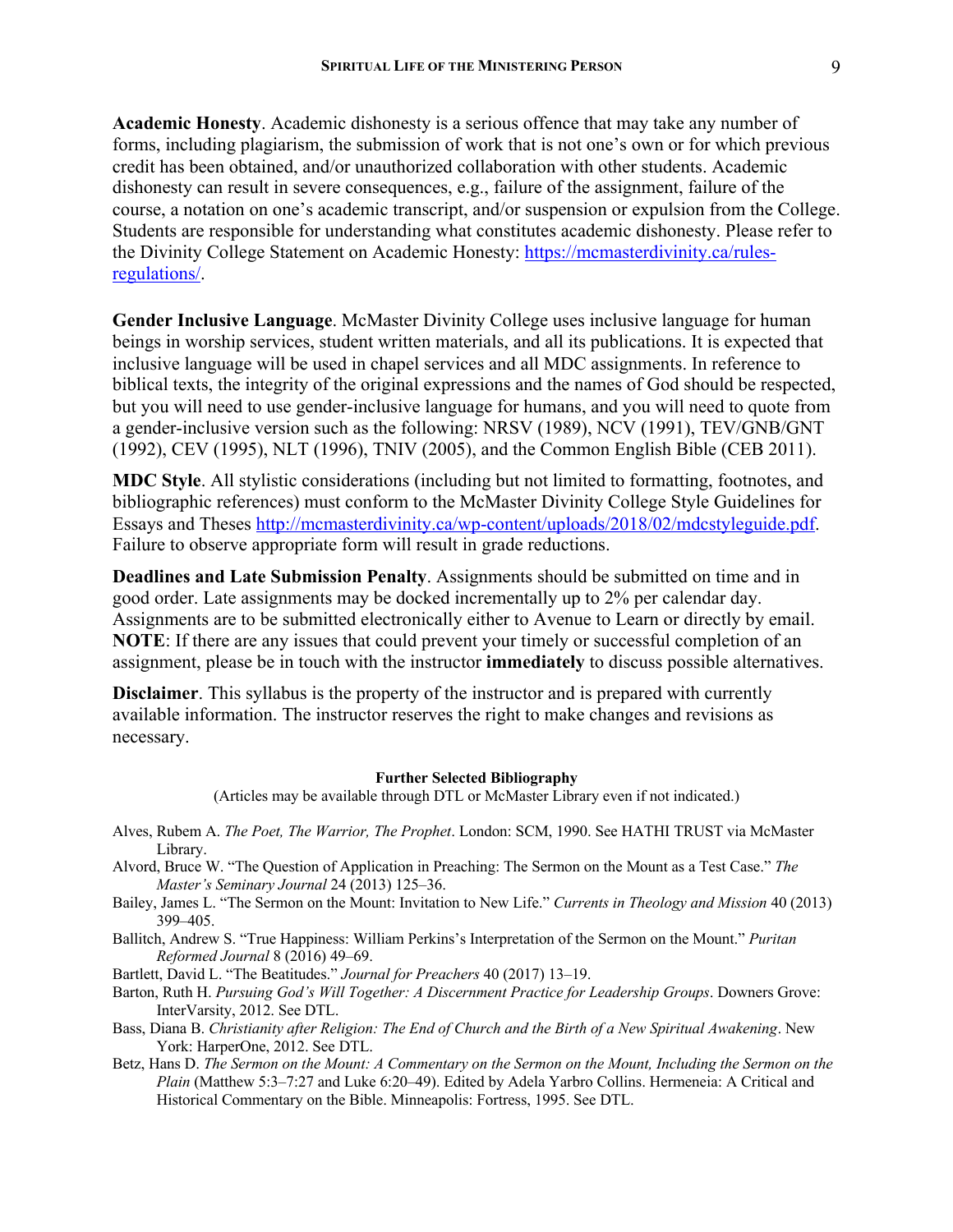- Bledsoe, T. Scott, and Kimberly A. Setterlund. "Thriving in Ministry: Exploring the Support Systems and Self-Care Practices of Experienced Pastors." *Journal of Family and Community Ministries* 28 (2015) 48–66.
- Blomberg, Craig L. *Matthew*. The New American Commentary 22. Nashville: B & H, 1992. See DTL. Bloom, Anthony. *Beginning to Pray*. Mahwah: Paulist, 1970. See Archive.
- Bloomquist, L. Gregory. "An Important Stoic Influence in Matthew's Sermon on the Mount: The Significance of Single-Mindedness." *Theoforum* 46 (2015) 165–83.
- Burns, Bob, et al. *Resilient Ministry: What Pastors Told Us about Surviving and Thriving*. Downers Grove: InterVarsity, 2013. See DTL.
- Capps, Donald E. *Agents of Hope: A Pastoral Psychology*. Minneapolis: Fortress, 1995. See Archive.
- Capps, Donald. *The Depleted Self: Sin in a Narcissistic Age*. Minneapolis: Fortress, 1993. See Archive.
- Carson, Donald A. *Jesus' Sermon on the Mount and His Confrontation with the World: A Study of Matthew 5–10*. Repackaged ed. Grand Rapids: Baker, 1999, 2018. Not available online.
- Carson, Donald A. *Matthew*. The Expositor's Bible Commentary. Revised Edition. Grand Rapids: Zondervan, 2010. See DTL.
- Chan, Simon. *Spiritual Theology: A Systematic Study of the Christian Life*. Downers Grove, IL: InterVarsity, 1998. See DTL.
- Coyle, Suzanne M. *Uncovering Spiritual Narratives: Using Story in Pastoral Care and Ministry*. Minneapolis: Fortress, 2014. See DTL.
- Davies, W. D., and Dale C. Allison. *Matthew: A Shorter Commentary*. Edited by Dale C. Allison. London: T. & T. Clark, 2004. See DTL.
- DeGroat, Chuck. *Wholeheartedness: Busyness, Exhaustion, and Healing the Divided Self*. Grand Rapids: Eerdmans, 2016.
- Dodson, Jonathan K. *Our Good Crisis: Overcoming Moral Chaos with the Beatitudes*. Downers Grove: InterVarsity, 2020. Not yet available online.
- du Toit, Andrie B. "Revisiting the Sermon on the Mount: Some Major Issues." *Neotestamentica* 50 (2016) 59–91.
- Dykstra, Robert C. *Images of Pastoral Care: Classic Reading*. New York: Chalice, 2005. See DTL.
- Eklund, Rebekah. "Blessed Are the Image-Bearers: Gregory of Nyssa and the Beatitudes." *Anglican Theological Review* 99 (2017) 729–40.
- Evans, Craig A. *Matthew*. New Cambridge Bible Commentary. Cambridge: Cambridge University Press, 2012. See DTL.
- Foster, Richard J. *Streams of Living Water: Celebrating the Great Traditions of Christian Faith*. New York: HarperCollins, 1998. See DTL.
- France, Richard T. *Matthew: An Introduction and Commentary*. Tyndale New Testament Commentaries 1. Downers Grove, IL: InterVarsity, 2008. See DTL.
- France, Richard T. *The Gospel of Matthew*. The New International Commentary on the New Testament. Grand Rapids: Eerdmans, 2007. See DTL.
- Francis, Leslie J. "Reading the Beatitudes (Mt 5:1–10) through the Lenses of Introverted Intuition and Introverted Sensing: Perceiving Text Differently." *HTS Teologiese Studies* 75 (2019) 1–8.
- Green, H. Benedict. *Matthew, Poet of the Beatitudes*. Journal for the Study of the New Testament Supplement Series 203. Sheffield: Sheffield Academic, 2001. See DTL.
- Greenman, Jeffrey P., and George Kalantzis, eds. *Life in the Spirit: Spiritual Formation in Theological Perspective*. Downers Grove, IL: InterVarsity, 2010.
- Gundry, Robert H. *Matthew: A Commentary on His Handbook for a Mixed Church under Persecution*. 2nd ed. Grand Rapids: Eerdmans, 1995.
- Halbur, Connie. "Integrating Self-Awareness and Ministry." *Review for Religious* 46 (1987) 891–909.
- Haley-Barton, Ruth. *Sacred Rhythms: Arranging Our Lives for Spiritual Transformation*. Downers Grove, IL: InterVarsity, 2006. See DTL.
- Hopkins, Theodore J. "Luther and Bonhoeffer on the Sermon on the Mount: Similar Tasks, Different Tools." *Concordia Theological Journal* 7 (2020) 33–58.
- Joseph, P. T. "The Liberative Spirituality of the Sermon on the Mount: George M. Soares-Prabhu's Contribution towards Biblical Spirituality." *Jnanadeepa* 25 (2021) 153–75.
- Judge, Peter J. "Violence and Nonviolence in the Sermon on the Mount. Jesus' Call for an Attitude Adjustment." *Bible Today* 55 (2017) 13–19.
- Kirby, Jeffrey. "The Depth of the Beatitudes." *The Priest* 75 (2019) 40–44.
- Korthals, Elaine. "The Gospel of Jesus, Conversion and a Spirituality for Ministry." *Review of Religious* 46 (1987) 377–82.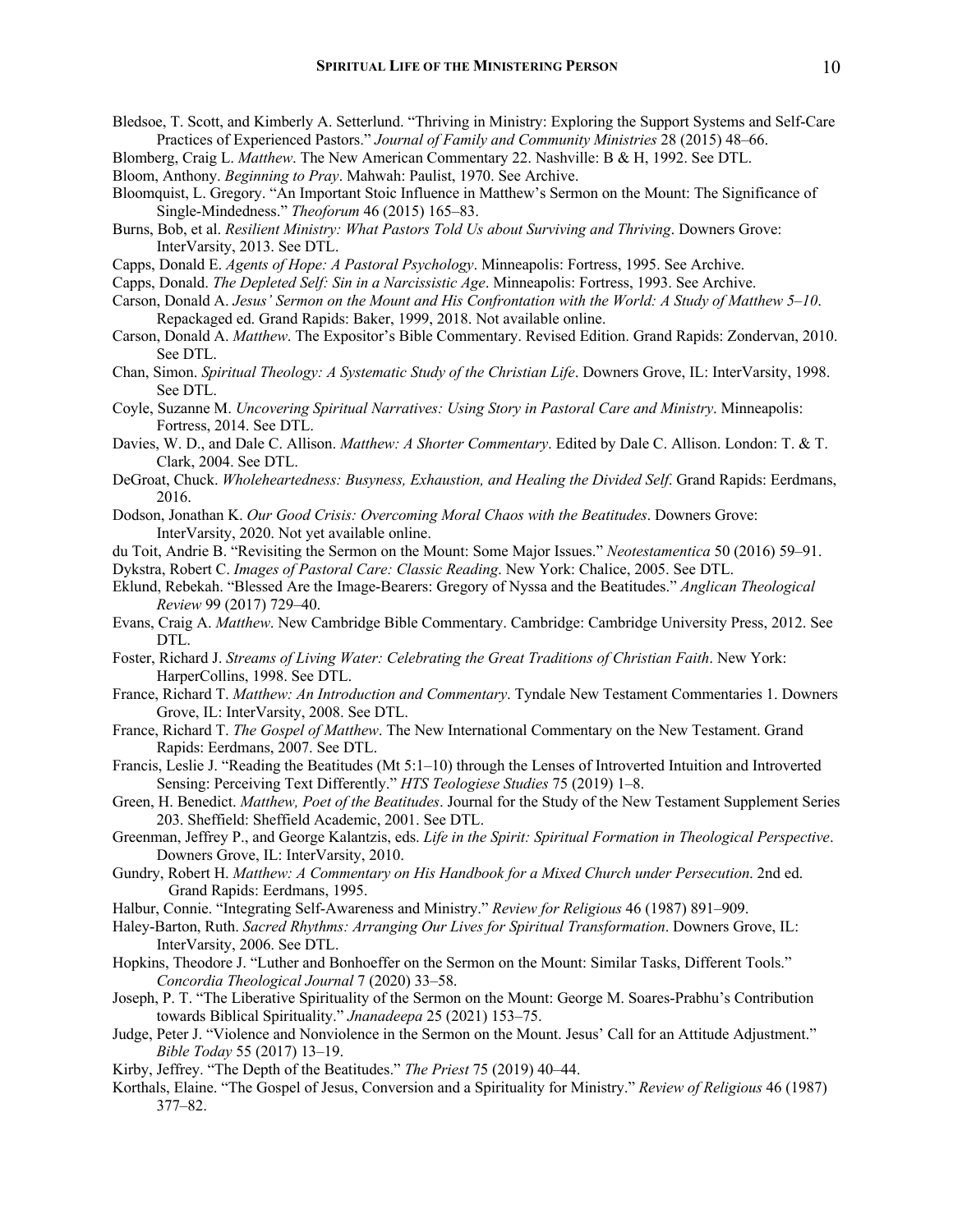- Lawrence, Arren B. *Comparative Characterization in the Sermon on the Mount: Characterization of the Ideal Disciple*. Eugene, OR: Wipf & Stock, 2017. Not yet available online.
- Lee, Ahyun. "'What Do I Call You?' Postcolonial Pastoral Care and Counseling: Ambiguous Sense of Self with Perspectives on the Experience of Korean Clergywomen." *Journal of Pastoral Theology* 27 (2017) 31–46.
- Lee, Cameron, and Aron Rosales. "Self-Regard in Pastoral Ministry: Self-Compassion versus Self-Criticism in a Sample of United Methodist Clergy." *Journal of Psychology and Theology* 48 (2020) 18–33.
- Lester, Andrew D. *Hope in Pastoral Care and Counseling*. Louisville: Westminster/John Knox, 1995. See DTL.
- Luz, Ulrich. *Matthew 1–7: A Commentary*. Translated by James E. Crouch. Edited by Helmut Koester. Hermeneia: A Critical and Historical Commentary on the Bible. Minneapolis: Fortress, 2007. See DTL.
- MacKinlay, Elizabeth. *Spiritual Growth and Care in the Fourth Age of Life*. London, UK: Jessica Kingsley, 2006. See DTL.
- MacKinlay, Elizabeth, ed. *Ageing, Disability, and Spirituality: Addressing the Challenge of Disability in Later Life*. London, UK: Jessica Kingsley, 2008.
- Mattison, William C. *The Sermon on the Mount and Moral Theology: A Virtue Perspective*. Cambridge: Cambridge University Press, 2017. See DTL (for download).
- McBride, J. LeBron. *Spiritual Crisis: Surviving Trauma to the Soul*. New York: Haworth Pastoral, 1998. See McMaster library (e-book).
- McKnight, Scott. *Sermon on the Mount*. The Story of God Bible Commentary 21. Grand Rapids: Zondervan, 2013. See DTL.
- Miller-McLemore, Mark. "Revaluing 'Self-Care' as a Practice of Ministry." *Journal of Religious Leadership* 10 (2011) 109–34.
- Mulholland, M. Robert. *Invitation to a Journey: A Road Map for Spiritual Formation*. Downers Grove: InterVarsity, 1993. See DTL.
- Neumann, Katja. "The Authority of Discipleship: An Approach to Dietrich Bonhoeffer's Commentary on the Sermon on the Mount." *Vision* 13 (2012) 78–86.
- Nolland, John. *The Gospel of Matthew: A Commentary on the Greek Text*. The New International Greek Testament Commentary. Grand Rapids: Eerdmans, 2005. Not yet available online.
- Nouwen, Henri J. M. *Can You Drink the Cup?* Notre Dame: Ave Maria, 1996. See DTL.
- Nouwen, Henri J. M. *Ministry and Spirituality: Creative Ministry, the Wounded Healer, Reaching Out*. New York: Continuum, 1996. See Archive.
- Nouwen, Henri J. M. *The Genesee Diary: Report from a Trappist Monastery*. New York: Doubleday, 1981. See DTL.
- Nouwen, Henri J. M., et al. *Compassion: A Reflection on the Christian Life*. New York: Doubleday, 1982. See DTL.
- Odom, Donald L. "The Importance of Self Care for Ministry Leaders." *The Living Pulpit* 21 (2012) 34–36.
- Oswald, Roy M. *Clergy Self-Care: Finding a Balance for Effective Ministry*. Washington, DC: Rowman & Littlefield, 1991. See DTL.
- Patton, John. *Pastoral Care in Context: An Introduction to Pastoral Care*. Louisville: Westminster/John Knox, 1993. See Archive.
- Pennington, Jonathan T. *The Sermon on the Mount and Human Flourishing: A Theological Commentary*. Grand Rapids: Baker, 2017. See DTL.

Peterson, Eugene. *Working the Angles: The Shape of Pastoral Integrity*. Grand Rapids: Eerdmans, 1987. See DTL.

- Porras, Vila, et al. "The Ethical and Spiritual Considerations of Matthew's Beatitudes: Configuration of the Human Being in Companies." *Verbum et Ecclesia* 41 (2020) 1–8.
- Richie, Cristina S. "The Racial and Economic Theories of James Cone and Martin Luther King Jr., Illuminated by 'the Sermon of the Mount.'" *Black Theology* 8 (2010) 86–106.
- Ridlehoover, Charles N. "The Sermon on the Mount and Moral Theology: A Deontological Virtue Ethic of Response Approach." *Journal of the Evangelical Theological Society* 63 (2020) 267–80.
- Scorgie, Glen G., et al., eds. *Dictionary of Christian Spirituality*. Grand Rapids: Zondervan, 2011. See McMaster library (e-book).
- Shamy, Eileen. *A Guide to the Spiritual Dimension of Care for People with Alzheimer's Disease and Related Dementias: More than Body, Brain, and Breath*. London, UK: Jessica Kingsley, 2003. See DTL.
- Sittser, Gerald L. *Water from a Deep Well: Christian Spirituality from Early Martyrs to Modern Missionaries*. Downers Grove, IL: InterVarsity, 2007. See DTL.
- Smith, Gordon T. *Evangelical, Sacramental, and Pentecostal: Why the Church Should be All Three*. Downers Grove, IL: InterVarsity, 2017. Not yet available online.